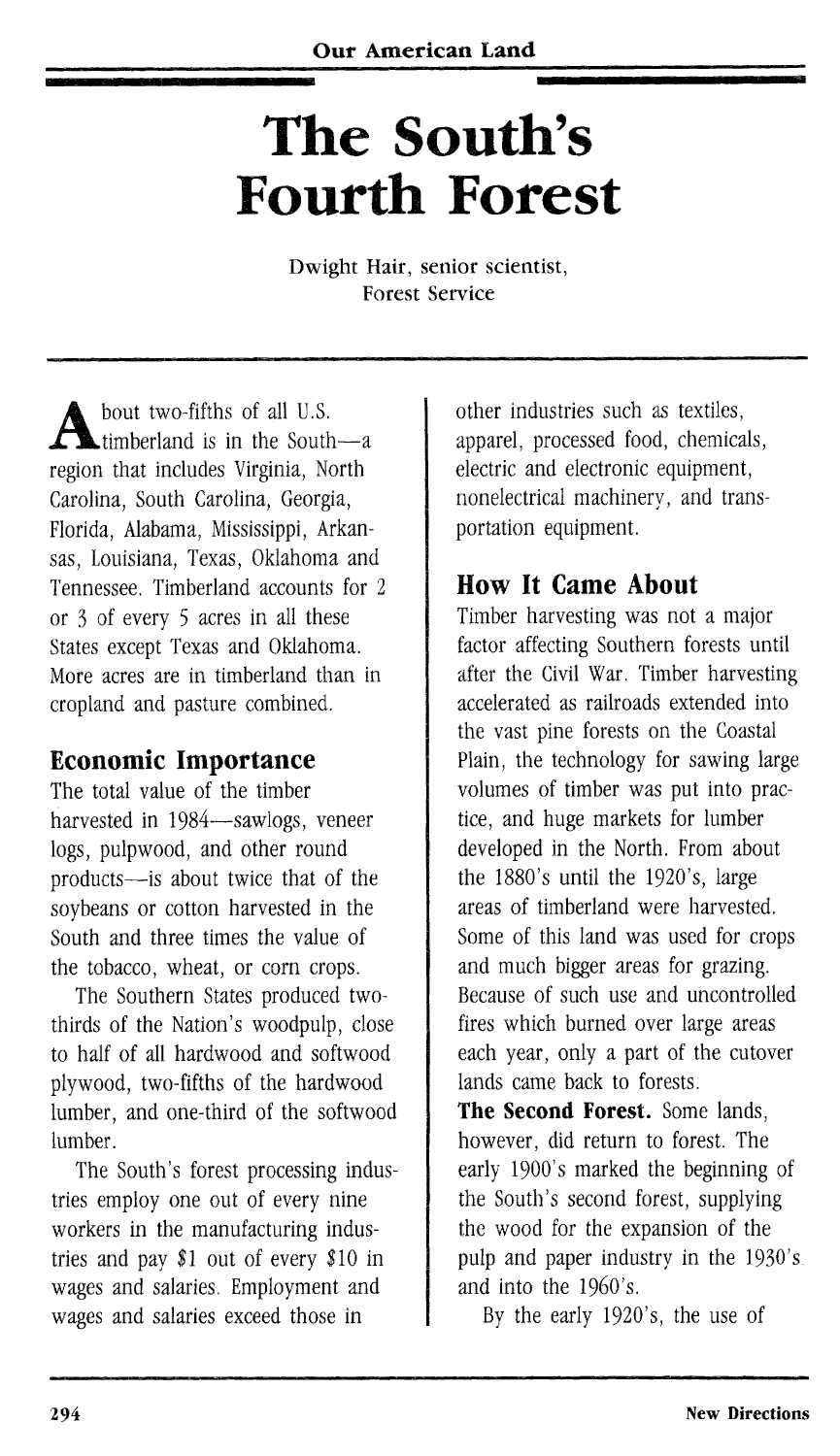

land for crops and grazing peaked and began to decline. Concern among forest industry and government leaders about timber supplies and the lack of regeneration of large areas of cutover lands led to (1) developing programs of fire protection, technical and financial assistance, research, and education, and (2) establishing managed public, industry, and other private forests. Fire protection and fire prevention programs were especially effective, and a large part of the cutover and idle crop and grazing land regenerated naturally. Research led to ways to protect and regenerate forests and use southern pine timber for products such as pulp and plywood. **The Third Forest.** These same

forces continued to affect the timber situation for several decades, leading to a great achievement in the history of forestry, the regeneration and the

growth of the South's third forest. This forest is the source of the wood used by the forest industries that are now such an important part of the South's economy.

#### **Timber Growth Declining**

Net annual timber growth for softwoods and hardwoods, after rising for decades, has leveled off or begun to decline.

The four major causes of the changes in softwood growth are:

1. The lack of adequate regeneration of pine stands after harvest on privately owned lands other than those in the forest industry. The natural succession in most of the pine stands in the second and third forests after harvest is to mixed hardwoods and pine or to hardwoods. Many of the other private owners in the South accept whatever species nature pro-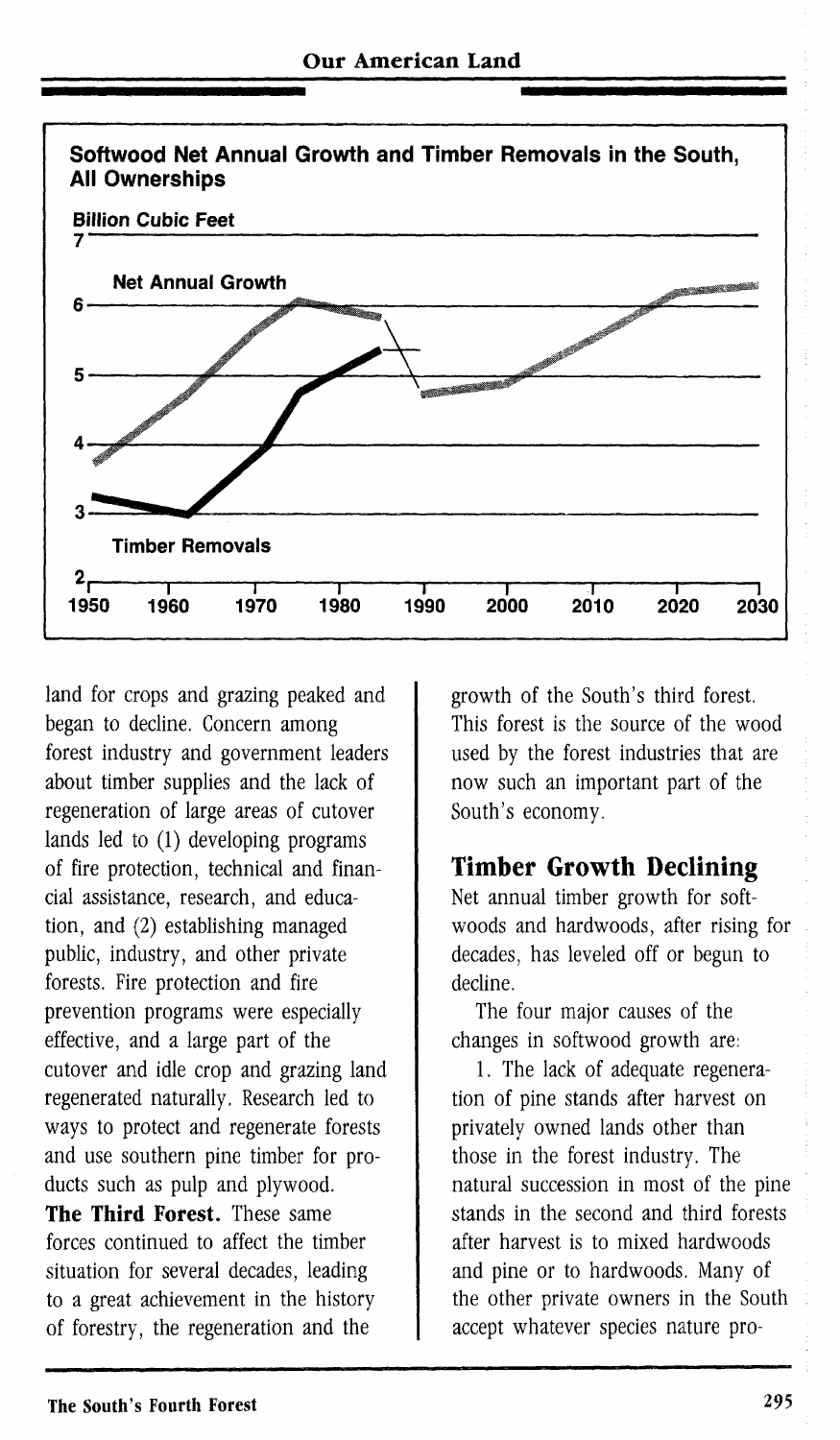

vides. As a result, the latest forest surveys show a 30- to 50-percent decline in the number of pine saplings on these lands.

2. The doubling of annual pine mortality in the South over the last 10 years. Much of this increase comes from outbreaks of pine bark beetles.

3. A drop in radial growth in the Piedmont and Mountain regions of Georgia, South Carolina, North Carolina, and Virginia. In these areas, average annual radial pine growth has been 20 to 30 percent lower during the last 10 years than in the preceding 10.

4. The conversion of timberland to cropland and pasture or urban and other nontimber uses. Since the early 1960's the South's timberland has declined from 197 million to 182 million acres. Hardwood growth also has been affected.

During the leveling off or decline of net annual timber growth, timber harvests have increased to meet rapidly expanding national demands for timber products. As a result, softwood timber removals are above net annual growth over large areas in the South. Net annual hardwood growth is still above removals, but the trends are converging.

#### Cost Increases Likely

Projections show that the trends in net annual growth and removals will persist. Net annual growth of softwoods declines until the 1990's, and that for hardwoods until 2010 after which net annual growth rises again. Timber removals continue to rise although at a much slower rate than during the last couple of decades. As a result of these trends, softwood timber inventories decrease from the 1990's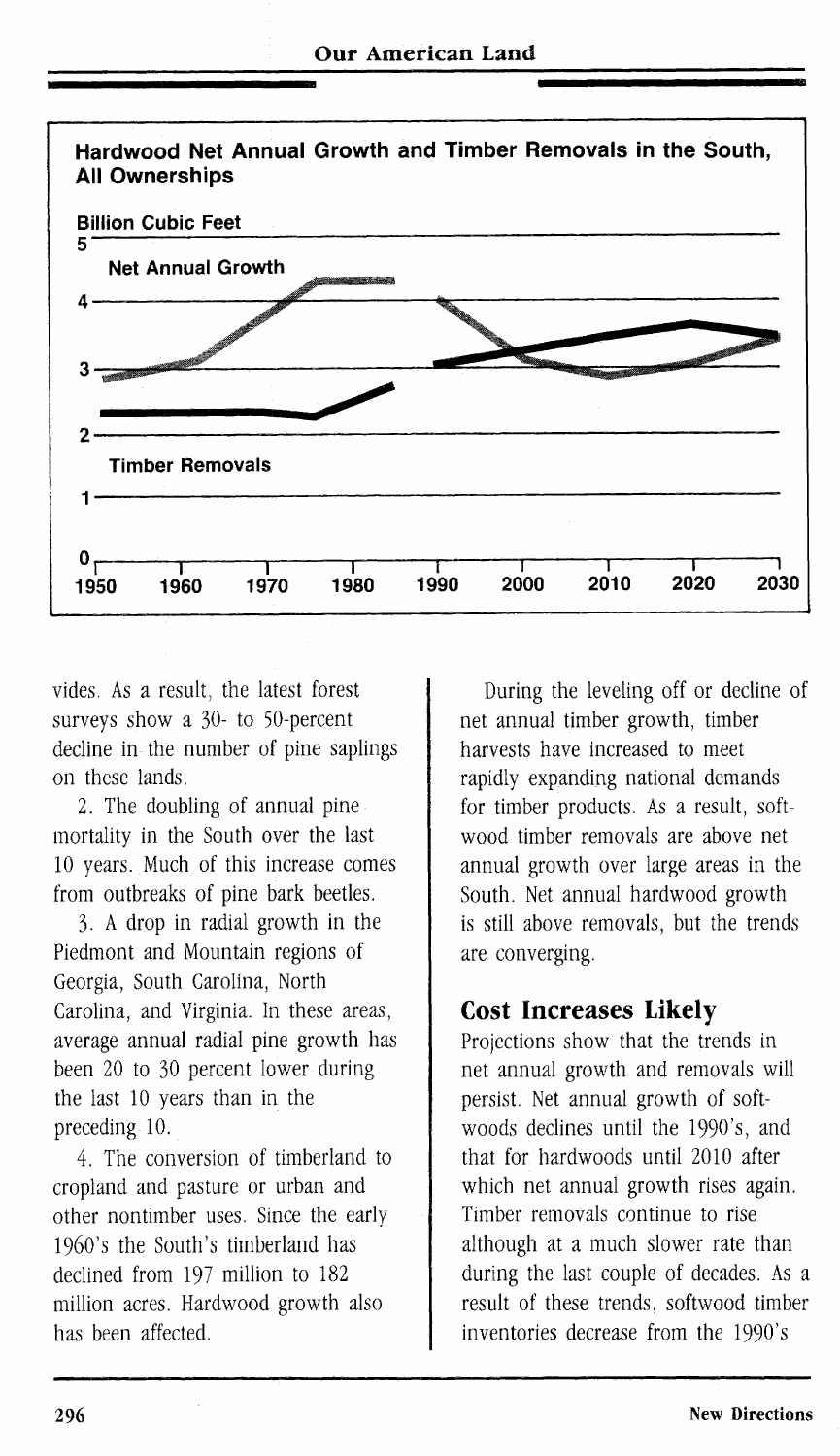until after 2000, then rise through the rest of the projection period. Hardwood inventories rise until 2000, then decline.

**Rising Prices** Increases in the real prices of stumpage, that is, prices net of inflation or deflation, in the South are largest in the early part of the projection period when net annual softwood timber growth and inventories are declining. Between 1984 and 2000, for example, softwood sawtimber prices are projected to rise at an annual rate of 3-1 percent in the South Central States. Consumers will pay more for all the wood products they buy.

Hardwood stumpage prices do not change much until around 2000. After 2000, as timber removals rise above net annual growth and inventories begin to decrease, prices begin to rise. From 2010 to 2030 hardwood sawtimber prices go up at a rate of 1.7 percent a year in the South Central **States**.

In highly competitive markets, rising prices act to constrain demands. As a result, softwood timber supplies rise slowly over the projection period, much below the increases since the early 1960's. Hardwood harvests rise in the first three decades; then they level off and begin to decline. **Fewer Workers Needed.** The increases in harvests are too small to sustain employment in the forest industries. By 1990 employment is projected to drop. By 2030 total employment in the lumber and wood products and pulp and paper industries will be 25 percent, some 108,000

people below the 1983 employment level. Total wages and salaries also decline. The effects are multiplied as they spread through the trade, service, transportation, and other parts of the southern economy providing goods and services to the forestry sector. **Decreasing Exports—Increasing Substitutes.** Exports of most timber products will decrease, and use of substitute products such as concrete, steel, aluminum, and plastic will increase. More and more nonrenewable resources, including the ore and fossil fuels used in the production of these substitutes, will be removed from the country's finite supply. In addition, the mining, industrial processing, and power generation required to make timber substitutes will result in more air and water pollution.

### **Cost Increases Likely—But Not Inevitable**

The kinds of cost increases projected are not inevitable, however. The development of the South's fourth forest can be managed, and the forest can take almost any form desired.

Economic opportunities yielding 4 percent or more net of inflation or deflation exist to increase timber supplies on 70 million acres of timberland in the South. They would increase net annual timber growth by 3.2 billion cubic feet, a volume equal to 55 percent of the current net annual softwood growth.

In addition, about 8 million acres of cropland and pasture would yield higher rates of return to the owners if they were planted to pine. Also 11